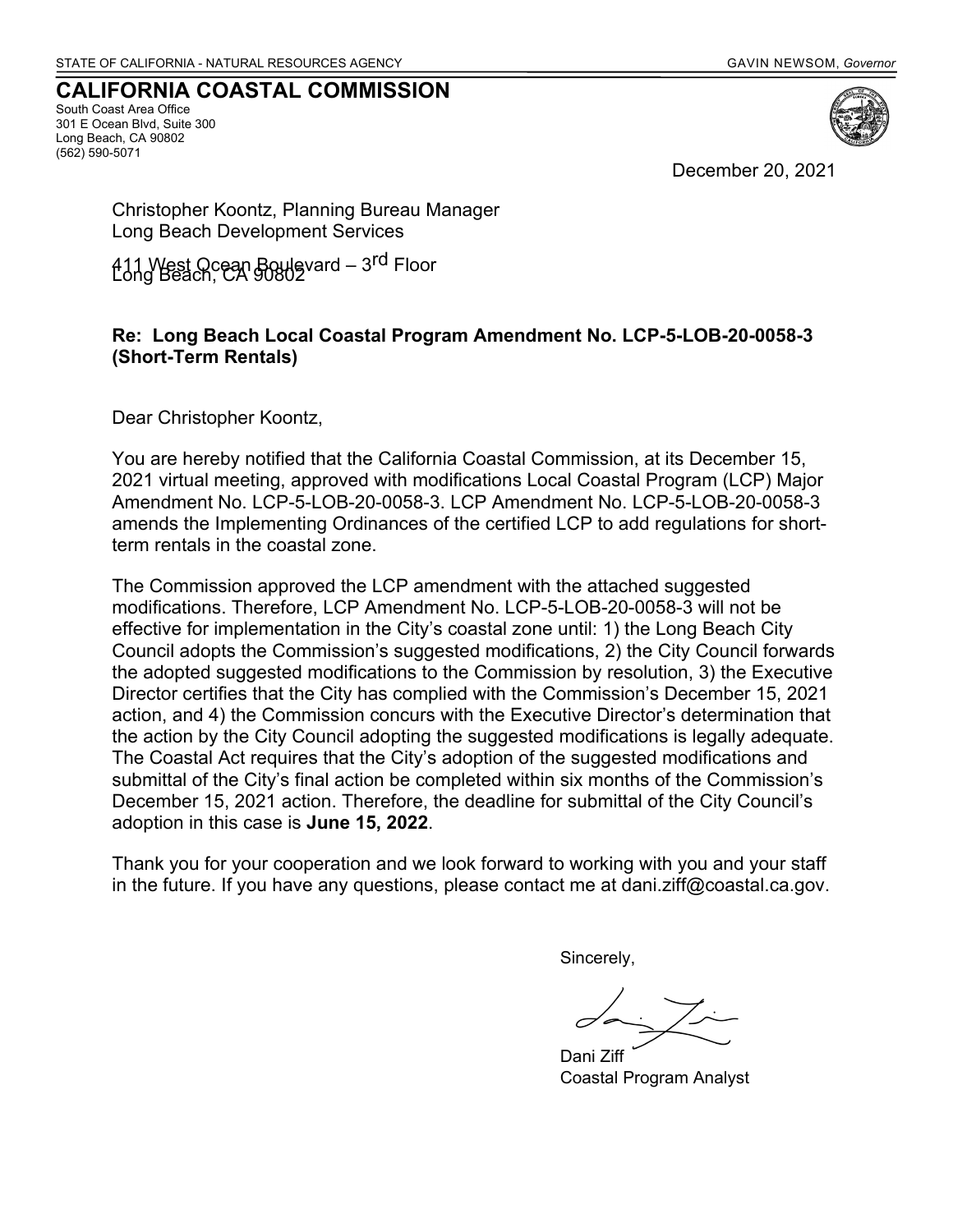For the following suggested modifications:

The City's proposed language is shown in plain text. The Commission's suggested additions are shown in underline text. The Commission's suggested deletions are shown in strike out text.

The following suggested modifications are necessary to carry out the Chapter 3 policies of the Coastal Act and the provisions of the certified LUP:

**Suggested Modification 1:** Allow for up to 350 non-primary residence STRs in the coastal zone each year.

## *Registration required,* Section 5.77.030.B

…4. The total number of non-primary residence STR registrations allocated shall not exceed eight hundred (800) dwelling units, unless otherwise directed by the City Council by ordinance or resolution. In the coastal zone, the maximum number of non-primary dwelling units registered as STRs is three hundred fifty (350). The Citywide cap on STRs shall not be applied to prohibit additional STRs in the coastal zone until the three hundred fifty (350) STR units in the coastal zone are exhausted. The total number of non-primary residence STR registrations allocated shall be reviewed by the City Council on an annual basis.

**Suggested Modification 2:** Limit the ability of building owners to prohibit short-term rentals, unless such restrictions were explicitly in place prior to the Coastal Act, by requiring coastal development permits to be issued for the addition of buildings and census block groups to the Prohibited Buildings List and clarify the role of the subject regulations if in conflict with restricted covenants, or similar documents, that existed prior to the Coastal Act.

## *Definitions,* Section 5.77.020.M

"Prohibited buildings list" means a list identifying the address(es) of all buildings whose owner(s), including any applicable homeowners' association or board of directors, have notified the City, pursuant to City procedures, that short-term rentals are not permitted to operate anywhere in such building, including deed restricted affordable housing units. Prohibited buildings list shall also include a list of census block groups where un-hosted STRs are prohibited per Section 5.77.080. In the Coastal Zone, the provisions of the prohibited buildings list shall apply only to buildings with restrictive covenants or homeowners' associations covenants, conditions, and restrictions (CC&Rs) that are not discriminatory (as defined in Government Code 12955) with explicit restrictions on short-term rentals or their equivalent recorded prior to the Coastal Act (January 1, 1977). Restrictive covenants or CC&Rs proposed subsequent to the effective date of the Coastal Act (January 1, 1977) that restrict short-term rentals in the Coastal Zone shall require a Local Coastal Development Permit (LCDP) under the certified provisions of Division IX of Section 21.25 (Specific Procedures) of the Municipal Code to authorize the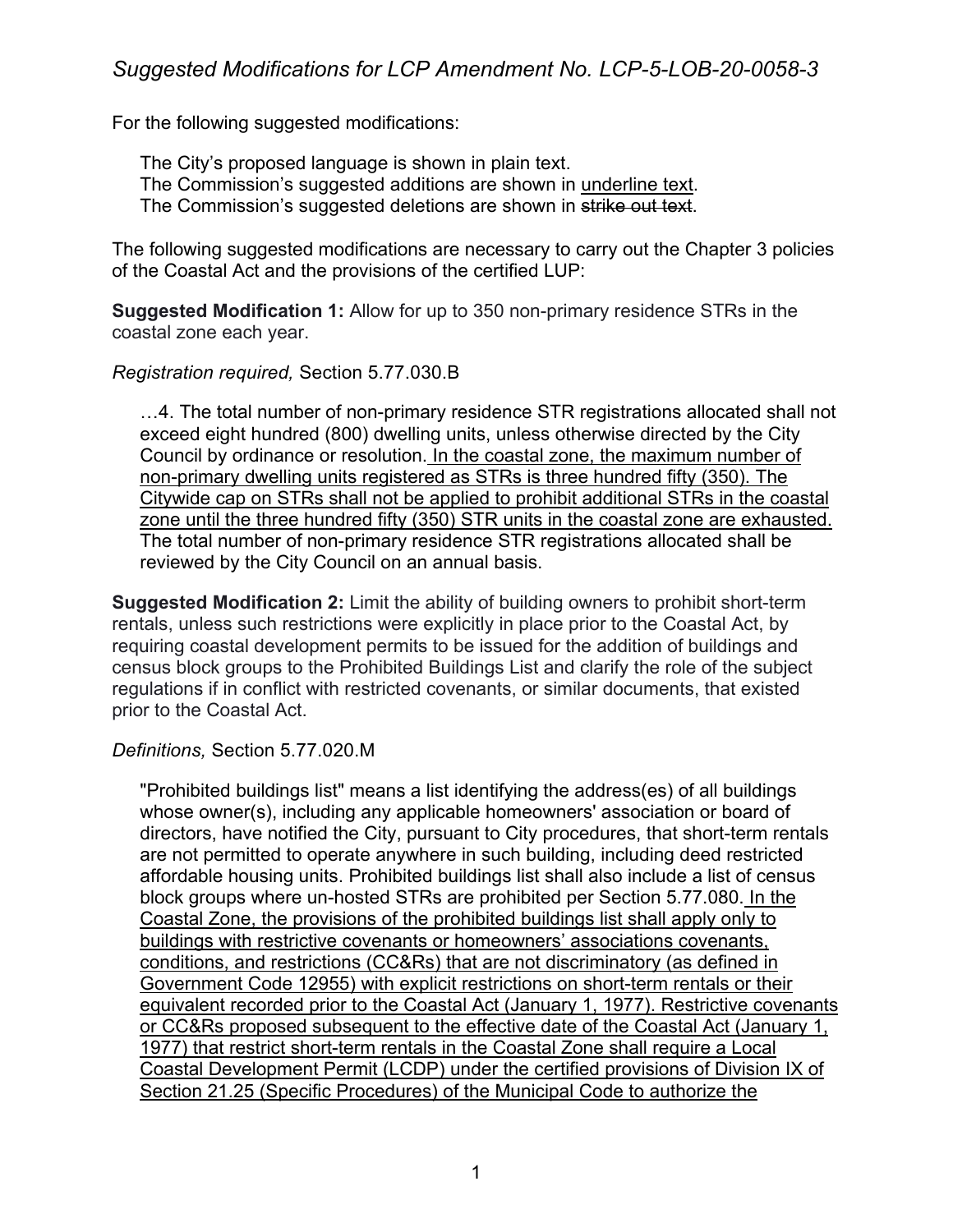restriction for specific buildings. If such a LCDP is approved, the City shall comply with Section 5.77.050.O of these regulations.

*Registration required,* Section 5.77.030.B

…9. If the dwelling unit is subject to the rules of a homeowners' or condominium association or non-discriminatory restrictive covenant recorded prior to the Coastal Act (January 1, 1977) that restricts STRs or their equivalent, allowance to engage in short-term rental activity through this Chapter shall not be inferred to grant any permission that invalidates or supersedes any provisions in those documents.

# *Request to Petition to restrict un-hosted short-term rentals within a geographical census block group,* Section 5.77.080.A

The property owners of residential property in any census block group within the City may request the City to initiate a petition process, using a form provided by the Director, to prohibit un-hosted STRs within that census block group.

1. In the Coastal Zone, the petition process shall follow the procedures below and requires a Coastal Development Permit under the certified provisions of Division IX of Section 21.25 (Specific Procedures) of the Municipal Code to authorize the restriction**.** Refer to item C, below.

*Request to Petition to restrict un-hosted short-term rentals within a geographical census block group,* Section 5.77.080.C

To the extent a petition seeks to prohibit un-hosted STRs within the Coastal Zone boundaries of the City, and the petition process is successful, it shall have no effect on properties within the Coastal Zone boundaries until the California Coastal Commission or City approves a Coastal Development Permit in conformance with the required findings of the Coastal Act. Any petition to restrict un-hosted short-term rentals shall adhere to the certified provisions of Division IX of Section 21.25 (Specific Procedures) of the Municipal Code for procedures for LCDPs related to short-term rentals. A LCDP approving a petition to prohibit un-hosted STRs in a census block group shall remain in effect subject to the expiration time limit established under the approved LCDP.

*Definitions, Short-Term Rental,* Section 21.15.2487

21.15.2487 – Short-Term Rental

"Short-term rental" means a residential dwelling unit, or portion thereof, that is offered or provided to a paying guest(s) by a short-term rental operator for thirty (30) or fewer consecutive nights. The term "short-term rental" shall not include hotels, motels, inns, or bed and breakfast inns.

*Local Coastal Development Permits, Permit Required,* Section 21.25.903.B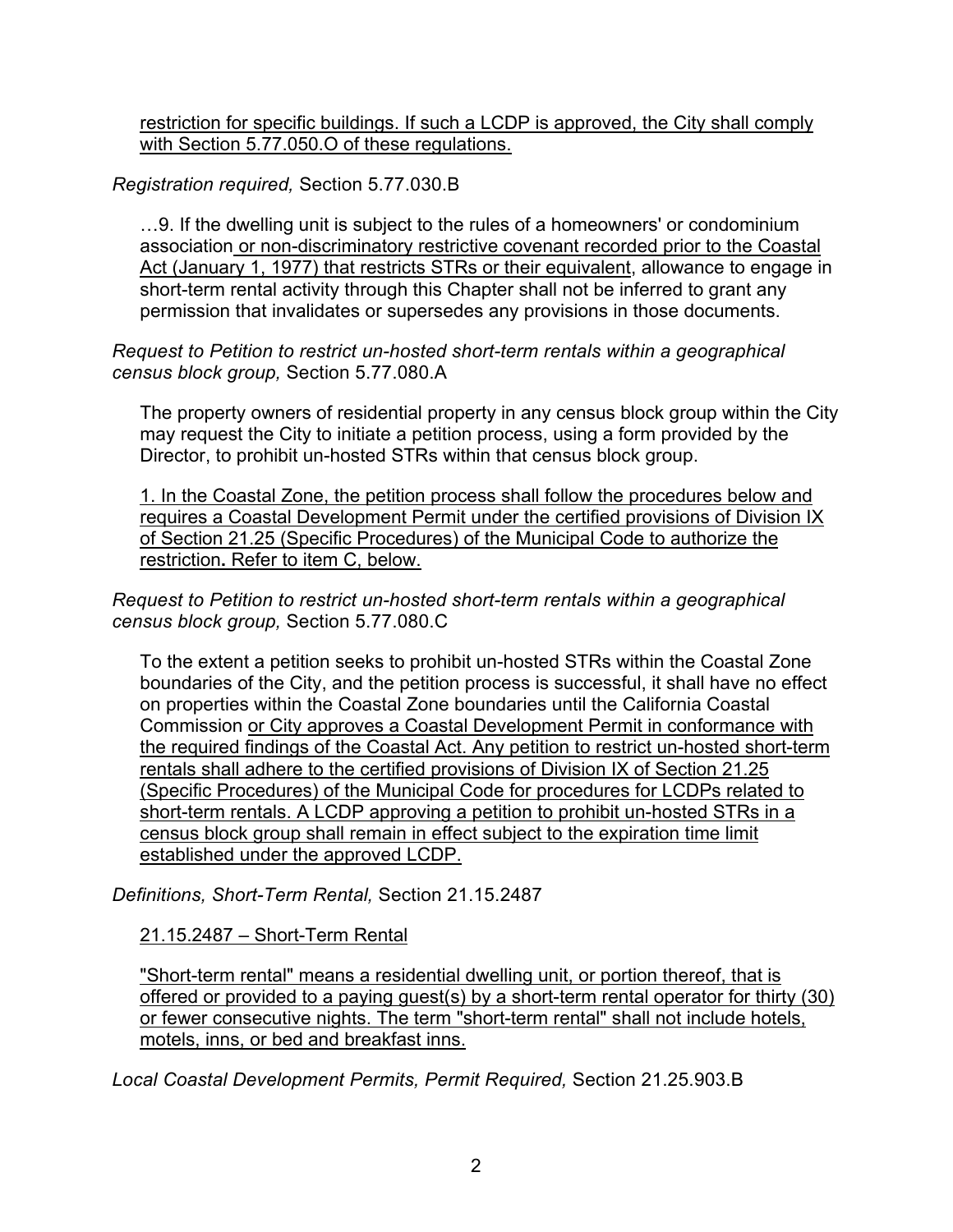Coastal Permits Issued by the City. The following categories of projects require coastal permits in accordance with the procedures set forth in this Division: …

6. Any application for the restriction of short-term rentals pursuant to the provisions and procedures outlined in Chapter 5.77 (Short-Term Rentals) in the certified LCP.

*Local Coastal Development Permits, Procedures – Coastal Permit,* Section 21.25.904.C

Findings Required. Prior to approving a local coastal development permit, the responsible hearing body must find: …

5. For an application to restrict short-term rentals in accordance with the provisions and procedures outlined in Chapter 5.77 (Short-Term Rentals) of the certified LCP, the project shall conform with the certified local coastal program, including with the provisions relating to coastal access and recreation. The required findings must include a cumulative impacts analysis informed, at least in part, by monitoring data collected on approved projects that restrict STRs and on STRs throughout the coastal zone. The responsible hearing body shall also find:

- i. The proposed restriction would not result in the substantial loss of visitorserving accommodations (i.e. a reduction in available overnight accommodation rooms, including but not limited to short-term rentals, hotels, and/or motels, within  $\frac{1}{4}$  mile of visitor-serving recreational uses, the beach, bay, ocean, or tidelands).
- ii. The proposed restriction would not result in the loss of lower-cost overnight accommodations. Lower-cost overnight accommodations shall be defined as those charging approximately twenty five percent (25%) less than the statewide average daily room rate or less.
- iii. The proposed restriction would not result in the net loss of short-term rentals below four hundred twenty-five (425) short-term rental units (both hosted and un-hosted and/or primary or non-primary) historically occurring in the coastal zone.
- iv. The proposed restriction would be necessary to protect the neighborhood stability, housing access, and would be consistent with the neighborhood character established in the Local Coastal Program (LCP).

**Suggested Modification 3:** Avoid cumulative impacts to public access from individual short-term rental restrictions approved in accordance with the required findings listed above by monitoring and reporting on STRs throughout the coastal zone and, if adverse impacts are observed, amending the LCP to correct and mitigate for such impacts.

*Short-term rental regulations,* Section 5.77.050